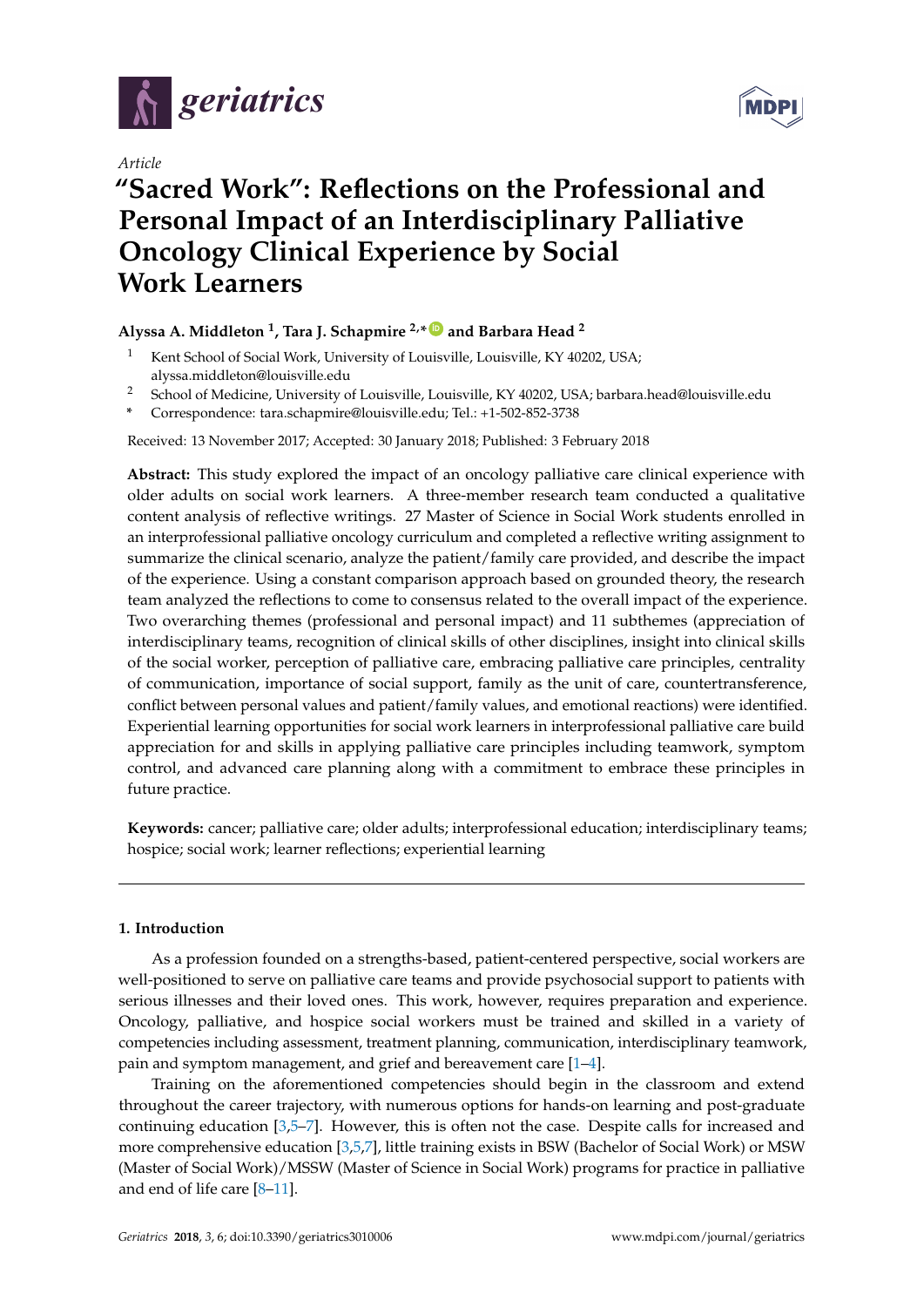Learners and practitioners report feeling anxious about death and dying and unprepared for tasks related to their positions and seldom receive preparation for practice within interdisciplinary teams [\[7,](#page-11-3)[8,](#page-11-4)[12–](#page-11-6)[17\]](#page-11-7). As a result, interdisciplinary curricula have been developed to increase the skills and confidence of social work learners and other health disciplines to provide palliative care and/or hospice services to patients and families [\[15](#page-11-8)[,18](#page-11-9)[–20\]](#page-11-10). Evaluations from these interdisciplinary offerings—providing direct interactions with patients, families and other disciplines—demonstrate growth in both the professional and personal lives of learners [\[15,](#page-11-8)[16,](#page-11-11)[20–](#page-11-10)[22\]](#page-11-12). Further review of social work learners' perspectives is necessary to ensure interdisciplinary curricula is indeed incorporating social work tenets into the courses and training learners and future practitioners in best practices. Learners must develop skills not only to communicate and work with patients and families but also to advocate for their patients within the interdisciplinary team. Their ability to function on the team may be constrained by a history of hierarchy and turf wars [\[12,](#page-11-6)[22\]](#page-11-12). Gaining feedback from learners about their learning experiences will help to strengthen and develop future training opportunities.

At the University of Louisville, MSSW students interested in oncology/palliative care or geriatrics enrolled in the Interdisciplinary Curriculum for Palliative Oncology Care (iCOPE) [\[19,](#page-11-13)[20\]](#page-11-10) that included didactic online modules, a clinical experience, critical reflective writing and interdisciplinary group discussion about the reflective writings. The clinical experience took place in a variety of settings including hospitals and an inpatient hospice unit, and learners shadowed experienced social workers and observed cases involving middle to older aged adults. The purpose of this study was to explore the impact of a palliative care clinical experience with older adults on social work learners through qualitative analysis of their reflective writings.

#### **2. Materials and Methods**

Twenty-seven master's level social work students completed a palliative care clinical experience in a setting that practiced team-based palliative care between fall semester 2013 and spring semester 2016. As part of participation in the iCOPE curriculum, students wrote a critical reflection paper on one of the older adult patients observed during their clinical experience. Students were required to complete the reflection. These 27 reflections were the data used in our analysis.

Qualitative data analysis was completed using a grounded-theory (GT) approach [\[23\]](#page-11-14), meaning that the ultimate goal was not to generate a grounded theory, but rather to employ GT techniques throughout our coding and data analysis process. In accordance with GT, we used inductive coding, memo writing to document analytic decisions, and integrated ideas and concepts without allowing any one of them to drive or constrain our findings [\[24\]](#page-11-15). Constant comparative analysis was used to examine contrasts among respondents, situations, and settings. Data saturation was considered to have been achieved when the same themes reoccurred, and no new insights evolved from further data analysis.

#### *2.1. Description of Assignment*

The critical reflection assignment (see Supplementary material for the full assignment description) consisted of three sections:

- 1. A brief summary of the clinical scenario
- 2. Critical analysis of the patient/family care provided, focusing on the interdisciplinary team approach and practice
- 3. Description/prediction of the professional and personal impact of the experience.

Students submitted their reflections electronically. Identifying information including learner and patient names was removed prior to analysis. Approval to use the writings for research purposes was granted by the University's Human Subject Protection Program (study approval 12.0415) prior to any study activities.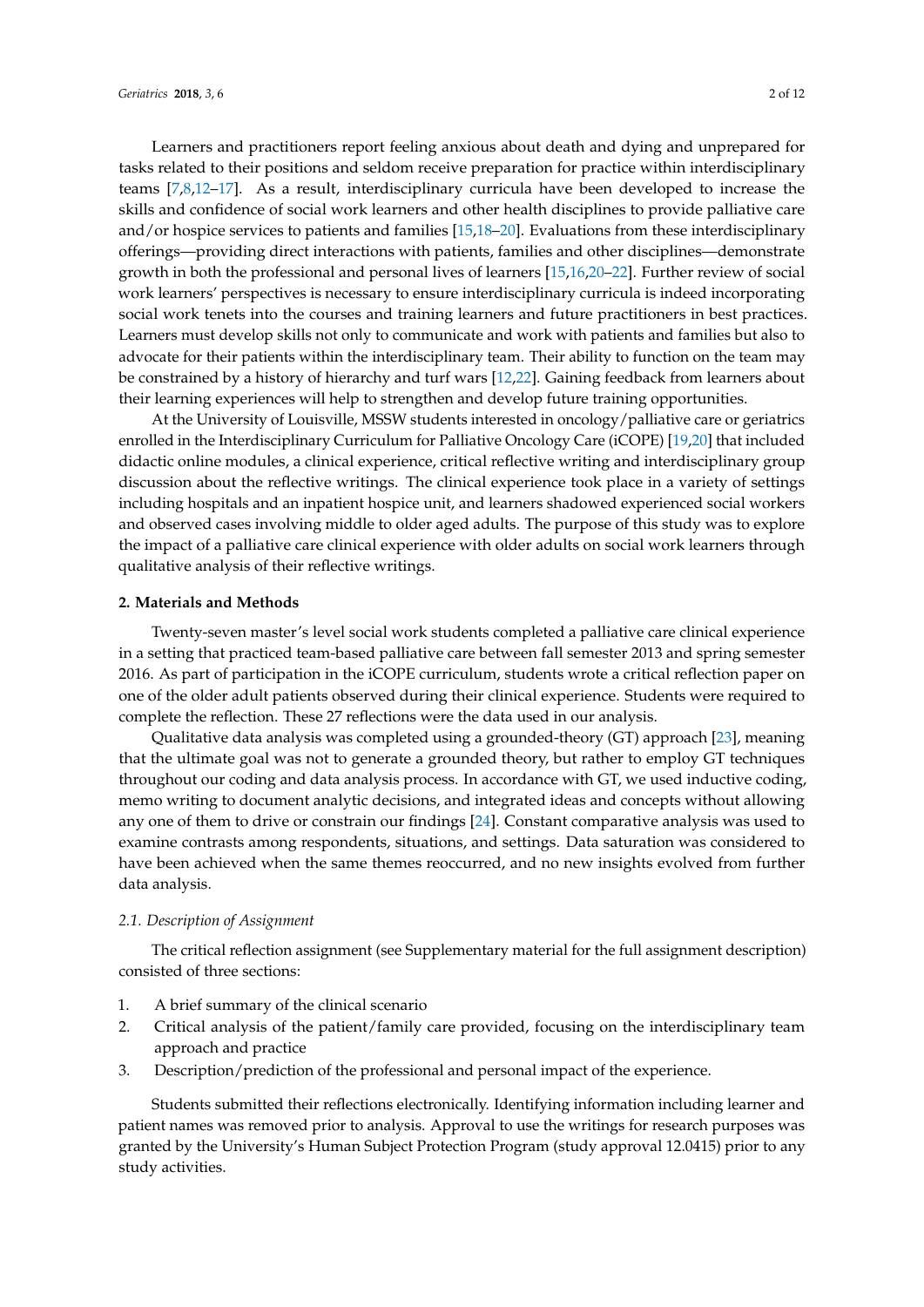## *2.2. Methodological Approach*

Each of the reflections was analyzed individually by each member of the research team, which consisted of a doctoral student with no affiliation to the iCOPE curriculum, and two iCOPE faculty members, neither of which were supervisors in the palliative care clinical experience. Analysis consisted of a "naïve" first reading of the first ten essays to acquaint the researcher with the data followed by a second reading in which data was read line-by-line and themes were coded using margin notations or the comment function in Word. The research team then met to develop an exhaustive list of themes identified. Consensus on the themes and subthemes was reached through peer debriefing and grouping of similar codes together. The initial codebook was created.

An additional 17 reflections were reviewed in the same manner. At this point, no new themes emerged, and no deviant themes were identified. Team members used their analysis to select data (direct quotes) which were copied/pasted into groupings by subthemes. Team members reviewed the data together, summarized the overall findings and selected exemplary quotes within each subtheme. The full team developed consensus about the overall scheme of the data and interpretation of the findings.

## *2.3. Ensuring Trustworthiness*

Each member of the research team read all of the reflections and reviewed the analysis of other team members. Consensus regarding the coding was reached via dialogue and peer debriefing, attesting to the reliability of the overall findings.

The process of conceptualizing themes, agreeing on subthemes, and developing an overall scheme was documented at each meeting. Therefore, a clear audit trail was ensured, and the approach could be replicated.

There were several threats to trustworthiness, one being respondent bias. Because the students wrote these reflections as a required component of the curriculum, they may not have been totally truthful or may have written the paper in an effort to gain faculty approval. Because two members of the research team were involved in the creation and implementation of the iCOPE curriculum and were invested in its success, researcher bias is also a possible threat to trustworthiness. This was offset somewhat by having a third member of the research team who had no relationship to, nor history with the project.

## **3. Results**

Eleven subthemes under the two major themes of professional and personal impact were identified.

#### *3.1. Professional Impact*

What follows is a summary of the findings related to each of the subthemes within the two themes. Following each summary are Tables [1](#page-3-0)[–11](#page-9-0) reflecting exemplary quotes for each of the subthemes.

## 3.1.1. Appreciation of Interdisciplinary Teams

Learners often wrote about their observations of the teams and teamwork. As one learner said, it was "eye-opening" to actually observe how team members worked together in the care of a patient. Characteristics of teams noted by the learners included: cohesiveness, functionality, respect for each other and the patient, timeliness, trust, warmth, and compassion. Each team member was observed as having their own individual responsibility according to his/her scope of practice while also understanding the roles and contributions of fellow team members. The importance of both individual and team effort was noted by several students.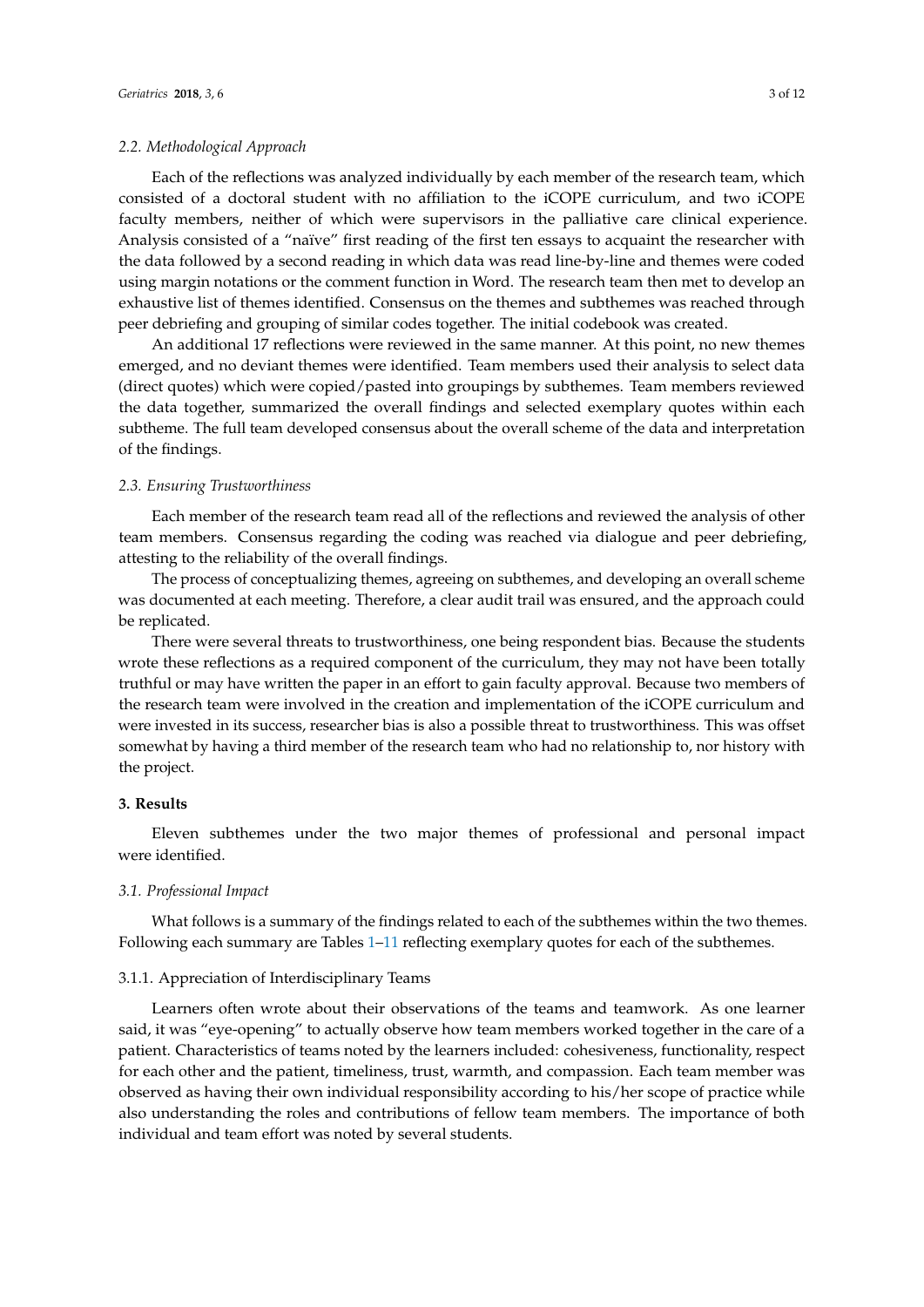<span id="page-3-0"></span>

| Subtheme                                               | <b>Ouotations</b>                                                                                                                                                                                                                                                                                                                                                                                                                                                                                                                                                                                                                                                                                                                                                  |
|--------------------------------------------------------|--------------------------------------------------------------------------------------------------------------------------------------------------------------------------------------------------------------------------------------------------------------------------------------------------------------------------------------------------------------------------------------------------------------------------------------------------------------------------------------------------------------------------------------------------------------------------------------------------------------------------------------------------------------------------------------------------------------------------------------------------------------------|
|                                                        | Characteristics I have learned and witnessed of high-quality palliative care teams include:<br>communication, cohesion, knowledge, advocacy, support, and involvement of the patient<br>and/or family.                                                                                                                                                                                                                                                                                                                                                                                                                                                                                                                                                             |
|                                                        | I was strongly affected by the functionality of the palliative care team.                                                                                                                                                                                                                                                                                                                                                                                                                                                                                                                                                                                                                                                                                          |
| Appreciation of<br>Interdisciplinary -<br><b>Teams</b> | It was very pleasant to see an interdisciplinary team that worked together very well and<br>treated each very amicably and very respectfully. Both social workers I shadowed spoke highly<br>of their interdisciplinary team members and expressed a great deal of trust in the capabilities<br>of every team member. This was possibly the biggest positive I noticed during my observation.<br>Having participated this palliative care meeting, I see the benefits of an interdisciplinary team.<br>I watched the family ask questions and the team members defer to one another for answers.<br>I believe the family was relieved to know that a team of qualified people were collectively<br>working to see that their father received the care he deserves. |
|                                                        | One positive effect I really enjoyed seeing in the palliative care team is the high autonomy<br>they try to preserve in the patient.                                                                                                                                                                                                                                                                                                                                                                                                                                                                                                                                                                                                                               |
|                                                        | Each team member was aware of the others' responsibilities and worked together to give the<br>family the best insight into current status and future care of the patient.                                                                                                                                                                                                                                                                                                                                                                                                                                                                                                                                                                                          |
|                                                        | Working together and sharing responsibility, the team provided support and expertise for each<br>other and the patient.                                                                                                                                                                                                                                                                                                                                                                                                                                                                                                                                                                                                                                            |

**Table 1.** Quotes related to the subtheme of appreciation of interdisciplinary teams.

## 3.1.2. Recognition of Clinical Skills of Other Team Members/Disciplines

Team members observed by the learners included physicians, pharmacists, nurses, financial counselors, chaplains, psychologist, dietitians and social workers. For the learners, it was often the first time they observed these professionals in palliative care roles. The expertise of physicians and nurses in pain and symptom management was cited. Nurses were viewed as having the most knowledge about the physical care of the patient. The pharmacist's role in assessing and managing medications and their side effects was an area of pharmacy practice not previously understood by some. Several learners were impressed by the communication and assessment skills of the psychologist. Both social workers and the psychologists were observed assisting with non-pharmacological symptom management.

| Subtheme                                           | <b>Ouotations</b>                                                                                                                                                                                                                                                                                                                                                                                                                                                                                                                                                                                                                                                                                                                                  |
|----------------------------------------------------|----------------------------------------------------------------------------------------------------------------------------------------------------------------------------------------------------------------------------------------------------------------------------------------------------------------------------------------------------------------------------------------------------------------------------------------------------------------------------------------------------------------------------------------------------------------------------------------------------------------------------------------------------------------------------------------------------------------------------------------------------|
|                                                    | The dietitian is utilized greatly due to the side effects that the patient has experienced<br>such as lack of appetite.                                                                                                                                                                                                                                                                                                                                                                                                                                                                                                                                                                                                                            |
|                                                    | The palliative doctor is uniquely qualified to help with pain management and<br>treatment side effects while patients are going through treatments.                                                                                                                                                                                                                                                                                                                                                                                                                                                                                                                                                                                                |
|                                                    | The psychologist went over some breathing techniques with the patient that can help<br>him when he starts feeling anxious. The psychologist also talked with the family<br>about the patient's prognosis and how the cancer has spread and there was nothing<br>the doctors could do to treat his cancer anymore.                                                                                                                                                                                                                                                                                                                                                                                                                                  |
|                                                    | The pharmacist talked about the various drugs that the patient could be put on that<br>would not have severe side effects.                                                                                                                                                                                                                                                                                                                                                                                                                                                                                                                                                                                                                         |
| <b>Recognition of</b><br><b>Clinical Skills of</b> | During rounds, the nurses would inform us how T was doing, going more in depth<br>than the doctor.                                                                                                                                                                                                                                                                                                                                                                                                                                                                                                                                                                                                                                                 |
| <b>Other Disciplines</b>                           | I was impressed by how the palliative care physician and psychologist stayed with Mr.<br>O until his pain and restlessness were under control. While the team physician<br>worked on figuring out the right combination of medicines to ease Mr. O's pain and<br>restlessness, the psychologist provided soothing imagery and touch to distract Mr. O<br>from the discomfort he was experiencing. By taking such care of Mr. O, his [adult]<br>son's distress was relieved and he was able to spend quality time with his dad during<br>his final days and hours. This is a gift, given the number of people who die in pain.<br>Individually, the team assessed and continually re-assessed the patient in their<br>specific areas of discipline. |
|                                                    | The chaplain met with the family to address spiritual needs. The chaplain is also a<br>marriage and family therapist so she facilitated several family sessions for the<br>B family.                                                                                                                                                                                                                                                                                                                                                                                                                                                                                                                                                               |

**Table 2.** Quotes related to the subtheme of recognition of clinical skills of other disciplines.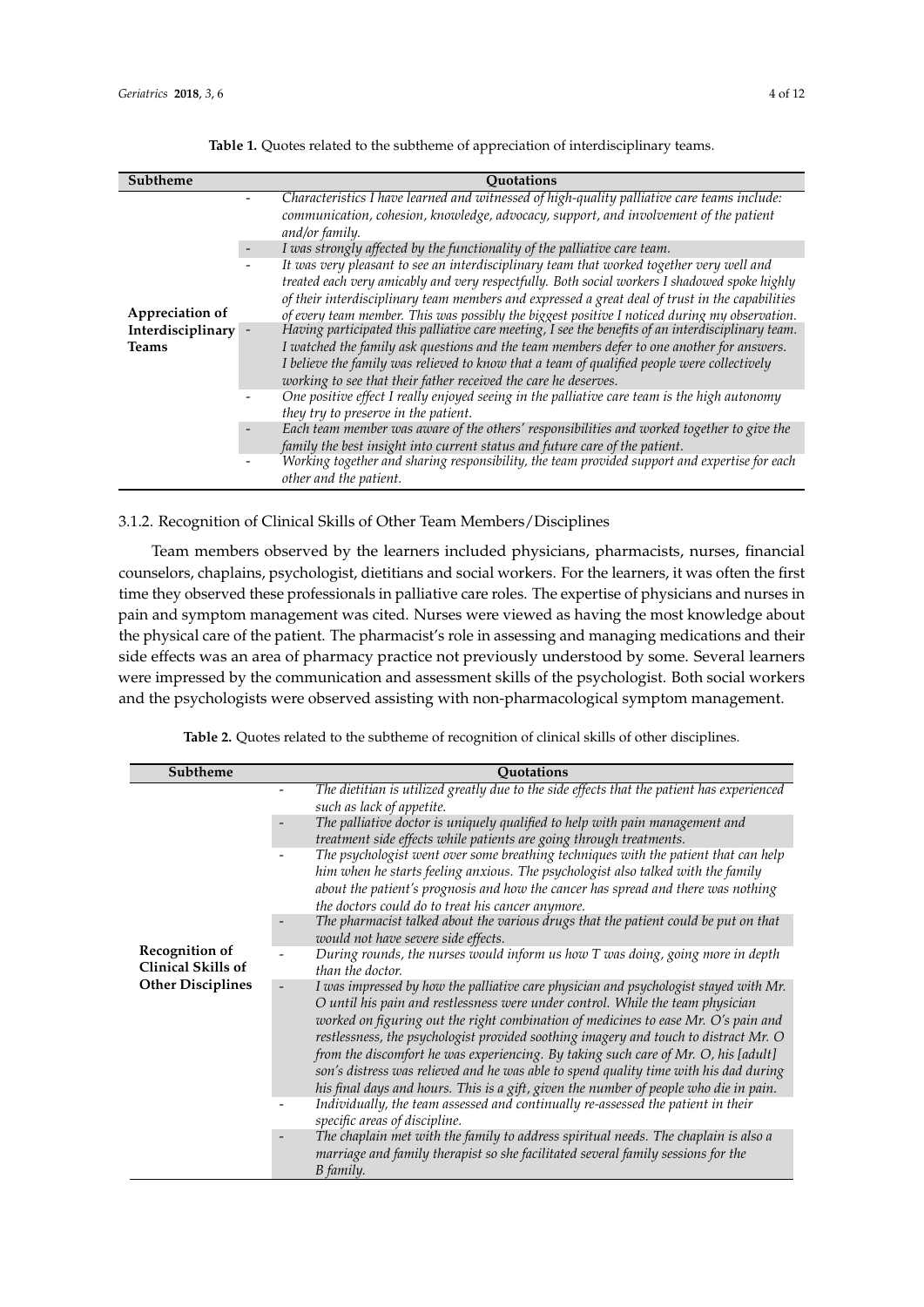## 3.1.3. Insight into Social Worker Clinical Skills

As these were social work learners, the data were rich with discussions of what learners appreciated about the role of the social worker. Insights included how well the social worker communicated with patients, families, and colleagues, how assessment questions came across as casual, yet supportive and relational conversation, and how much the social workers improved the emotional well-being of those with whom they worked, including both patients and the patients' adult children.

| Table 3. Quotes related to the subtheme of insight into social worker clinical skills. |  |
|----------------------------------------------------------------------------------------|--|
|----------------------------------------------------------------------------------------|--|

| Subtheme                                                              | <b>Ouotations</b>                                                                                                                                                                                                                                                                                                                                                                                                                                                                                                                                                                             |
|-----------------------------------------------------------------------|-----------------------------------------------------------------------------------------------------------------------------------------------------------------------------------------------------------------------------------------------------------------------------------------------------------------------------------------------------------------------------------------------------------------------------------------------------------------------------------------------------------------------------------------------------------------------------------------------|
| <b>Insight into Social</b><br><b>Worker Clinical</b><br><b>Skills</b> | The social worker explained the meaning of palliative care, options of support and<br>treatment, options for discharge, evaluated the psychological status and offered support<br>and conversations. The social worker also explained her job as an advocate for the patient<br>and organized and led a family conference with the parents and the team. The patient was<br>also supported to create a living will, as well as a healthcare proxy (power of attorney).                                                                                                                        |
|                                                                       | The social worker helped to reduce feelings of anxiety and hopelessness during her initial<br>visit. The couple was very appreciative of the social worker's help and admitted that they<br>felt slightly better after being able to verbalize their fears and concerns.<br>I learned a lot of the painful questions that you have to ask as a social worker to be able to<br>provide the best care for the patient. Some of these can be awkward and challenging, but<br>the way the oncology social worker presented them was inspiring. She is very competent<br>in her field of practice. |
|                                                                       | It was so wonderful to observe a seasoned social worker and how she interacts with the<br>patient and family asking questions in a very casual way so as to obtain the necessary<br>assessment information with them being none the wiser.                                                                                                                                                                                                                                                                                                                                                    |
|                                                                       | My experience with this patient was very overwhelming. I have never worked with a<br>patient that was so vocal about their suicidal ideations and had a plan of how they would<br>commit suicide. I learned a lot about how the tone of one's voice affects the patient.<br>The social worker was very calm and did not seem shocked by the patient but instead tried<br>to understand the patient's ideations.                                                                                                                                                                               |
|                                                                       | The social workers' focus was meeting the client where he was. She asked about<br>depression, thoughts of suicide and family issues. The social worker discussed support,<br>and clients concerns and wants. She asked the client about ways of coping. The patient<br>responded by talking about how he uses distractions to cope with pain. He also talked<br>about his love for reading books, and how he uses them to stay focused. The social worker<br>focused on more continuous care and symptom control for the client.                                                              |

# 3.1.4. Perception of Palliative Care

Learners were mixed in their reports on the impact of the experience on their perception of palliative care. Many reported an improved or enhanced perception, while others reported that their experience did not necessarily change their perception of palliative care, but rather strengthened their positive perception and reaffirmed their opinion that palliative care was important and essential for seriously ill patients and their families. Several commented on the need to offer palliative care earlier in the disease trajectory. Learners also expressed the importance of education—with patients, families and other health care professionals—to explain the nuances and benefits of palliative care, and how it differs from hospice care.

| <b>Subtheme</b>                         | <b>Ouotations</b>                                                                                                                                                                                                                                                                                                                                                                                                                                                                                                                                                                                                                                                                            |
|-----------------------------------------|----------------------------------------------------------------------------------------------------------------------------------------------------------------------------------------------------------------------------------------------------------------------------------------------------------------------------------------------------------------------------------------------------------------------------------------------------------------------------------------------------------------------------------------------------------------------------------------------------------------------------------------------------------------------------------------------|
| Perception of<br><b>Palliative Care</b> | I was never sure of what palliative care was until I started working at the VA hospital and<br>hearing about it in my psychosocial oncology class. At first, I thought it would be<br>impossible because palliative care involves so many busy people that most wouldn't think<br>it's feasible for everyone to work together on one patient's care. After learning about the<br>palliative care, I realized how impactful it could be in someone's care and will now be a<br>strong advocate for it. Once I saw it in action I now know how important palliative care<br>is to someone's care and if it can improve their quality of life it should be implemented in<br>all forms of care. |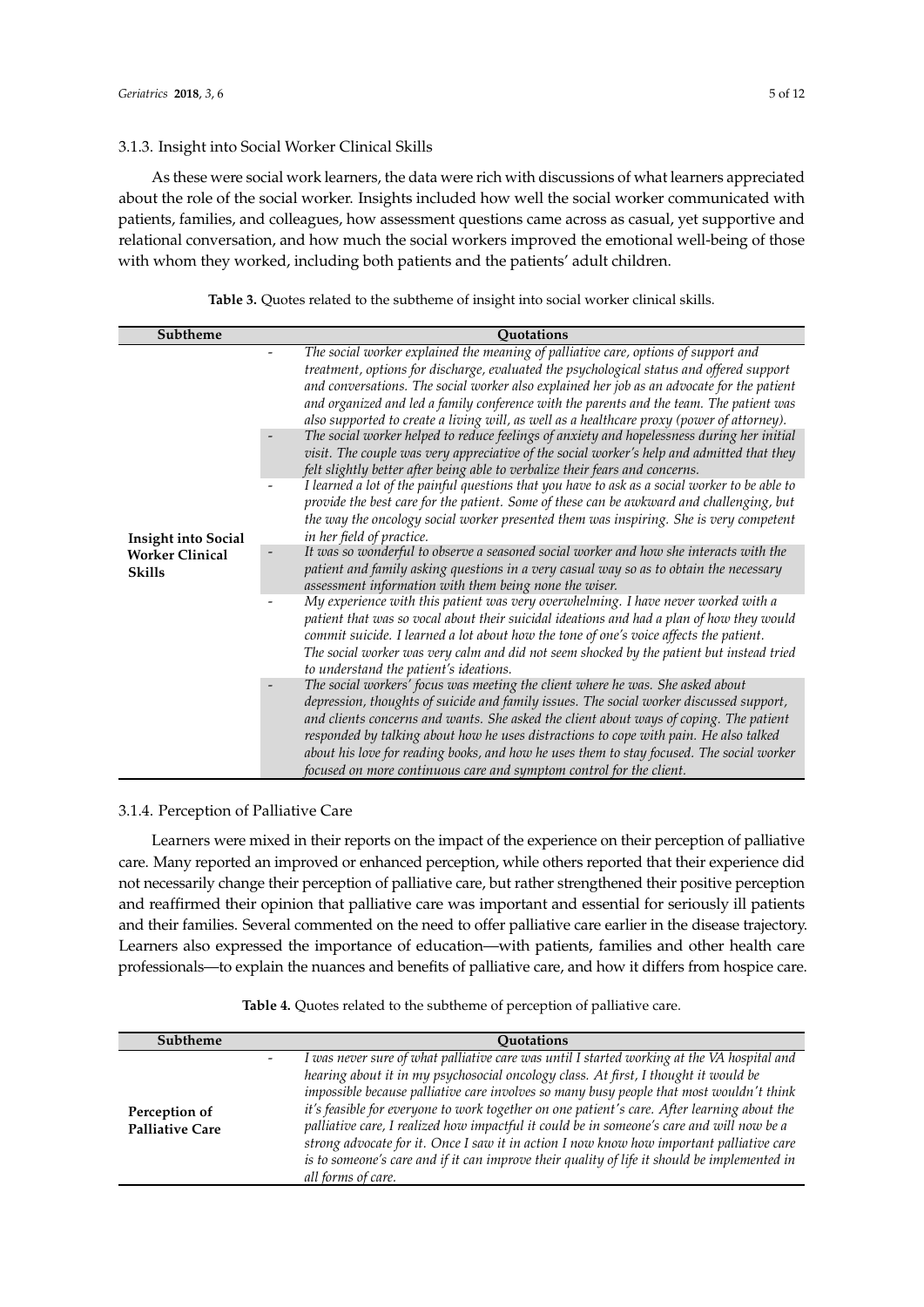| Subtheme | <b>Ouotations</b>                                                                                                                                                                                                                                                                                                                                                                                                                                             |
|----------|---------------------------------------------------------------------------------------------------------------------------------------------------------------------------------------------------------------------------------------------------------------------------------------------------------------------------------------------------------------------------------------------------------------------------------------------------------------|
|          | I have learned the value of palliative care even more. There is a lot of support possible at<br>the end of curative treatment and the interdisciplinary support from each team member.<br>Palliative care does not mean to only reduce pain, but to give the day more life instead of<br>the life more days.                                                                                                                                                  |
|          | This type of care helps patients and families have more control over their care, which leads<br>to less anxiety and stress. Palliative care helps patients and their families carry on with<br>their daily lives. Palliative care helps patient's ability to go through treatment, which in<br>many cases can lead to better outcomes. With the benefits that come with palliative care,<br>it is also puzzling that it is not taken advantage of more often. |
|          | I think that the palliative team takes a more holistic approach in caring for patients who<br>are not dying and in need of symptom and pain management. Because of the holistic<br>approach taken by the team, I think more patients could benefit from their services earlier<br>in the disease process.                                                                                                                                                     |
|          | Overall, the experience demonstrated how important palliative care and patient-oriented<br>goal setting is for cancer patients and their families. The support and comfort palliative<br>care brings should be an essential part of any cancer care agency.                                                                                                                                                                                                   |
|          | I have realized that palliative care is essential at any stage of a patient's journey. I see how<br>important palliative care is for both patient and family members.                                                                                                                                                                                                                                                                                         |

## **Table 4.** *Cont.*

# 3.1.5. Embracing Principles of Palliative Care

Several of the learners noted that the experience either affirmed or ignited their desire to work in this social work specialty area. While not all of these learners planned to practice in palliative care, all wrote about how they planned to apply what they learned about the principles of palliative care to their future practice including embracing the family as the unit of care and treating more than just the physical, to communicating with more compassion. They also discussed a commitment to introduce palliative care sooner for all seriously ill individuals.

| Table 5. Quotes related to the subtheme of embracing principles of palliative care |  |  |  |  |  |
|------------------------------------------------------------------------------------|--|--|--|--|--|
|------------------------------------------------------------------------------------|--|--|--|--|--|

| Subtheme                                             | <b>Ouotations</b>                                                                                                                                                                                                                                                                                                                                                                                                                                                                                                                                                                                                                                                                                                                                                                                                                                                                                                                                                                                                                                                                                                                                                                                                                                                                                                                                           |
|------------------------------------------------------|-------------------------------------------------------------------------------------------------------------------------------------------------------------------------------------------------------------------------------------------------------------------------------------------------------------------------------------------------------------------------------------------------------------------------------------------------------------------------------------------------------------------------------------------------------------------------------------------------------------------------------------------------------------------------------------------------------------------------------------------------------------------------------------------------------------------------------------------------------------------------------------------------------------------------------------------------------------------------------------------------------------------------------------------------------------------------------------------------------------------------------------------------------------------------------------------------------------------------------------------------------------------------------------------------------------------------------------------------------------|
| Embracing<br>Principles of<br><b>Palliative Care</b> | This experience touched me because it reinforced my passion for palliative care and my<br>eagerness to be of service in helping families to navigate this portion of their journey.<br>I look at people in this profession as guides and fellow travelers who are assisting people<br>make their exit from this world while also helping their families as their loved ones'<br>transition. That might sound grandiose or romanticized but it is how I feel.<br>This profession is all about "the important things in life", relationships, love, dignity,<br>compassion, fear and bravery, faith and so much more. I know that the day-to-day tasks of<br>this profession aren't always so lovely, but I believe at its essence, it is sacred work.<br>This experience with D and her family has motivated me to go above and beyond to really<br>get to know patients and be an advocate for them, rather than going along with what may<br>be the norm. Unfortunately, too many people I work with currently in my job are<br>overlooked by other providers and not given adequate care to what they require personally.<br>It is my job as a social worker in the health care field to be a voice, supporter, motivator,<br>and educator to patients with the aid of a cohesive palliative care team, with an end goal<br>of putting the patient first. |
|                                                      | As a practitioner, I will be an advocate for palliative care. I believe it should be mentioned<br>to all cancer patients just as education at first. This will open the door for patients to<br>learn more and know that if they choose to be comfortable, instead of pursuing curative<br>treatment, palliative care will provide multiple areas of support for them. Palliative care<br>opens a door to allow a patient to achieve their goals, live as they want, spend time with<br>family, and do legacy work before they can no longer.                                                                                                                                                                                                                                                                                                                                                                                                                                                                                                                                                                                                                                                                                                                                                                                                               |
|                                                      | Working with the team at Hospice and the client/family made me feel good. I felt like I<br>was doing a good deed and working more for Jesus than myself. This type of work is<br>fulfilling to me. It makes me feel positive and useful. Although end of life isn't a happy<br>time, I feel good in knowing that I'm doing something amazing that all people can't do.                                                                                                                                                                                                                                                                                                                                                                                                                                                                                                                                                                                                                                                                                                                                                                                                                                                                                                                                                                                      |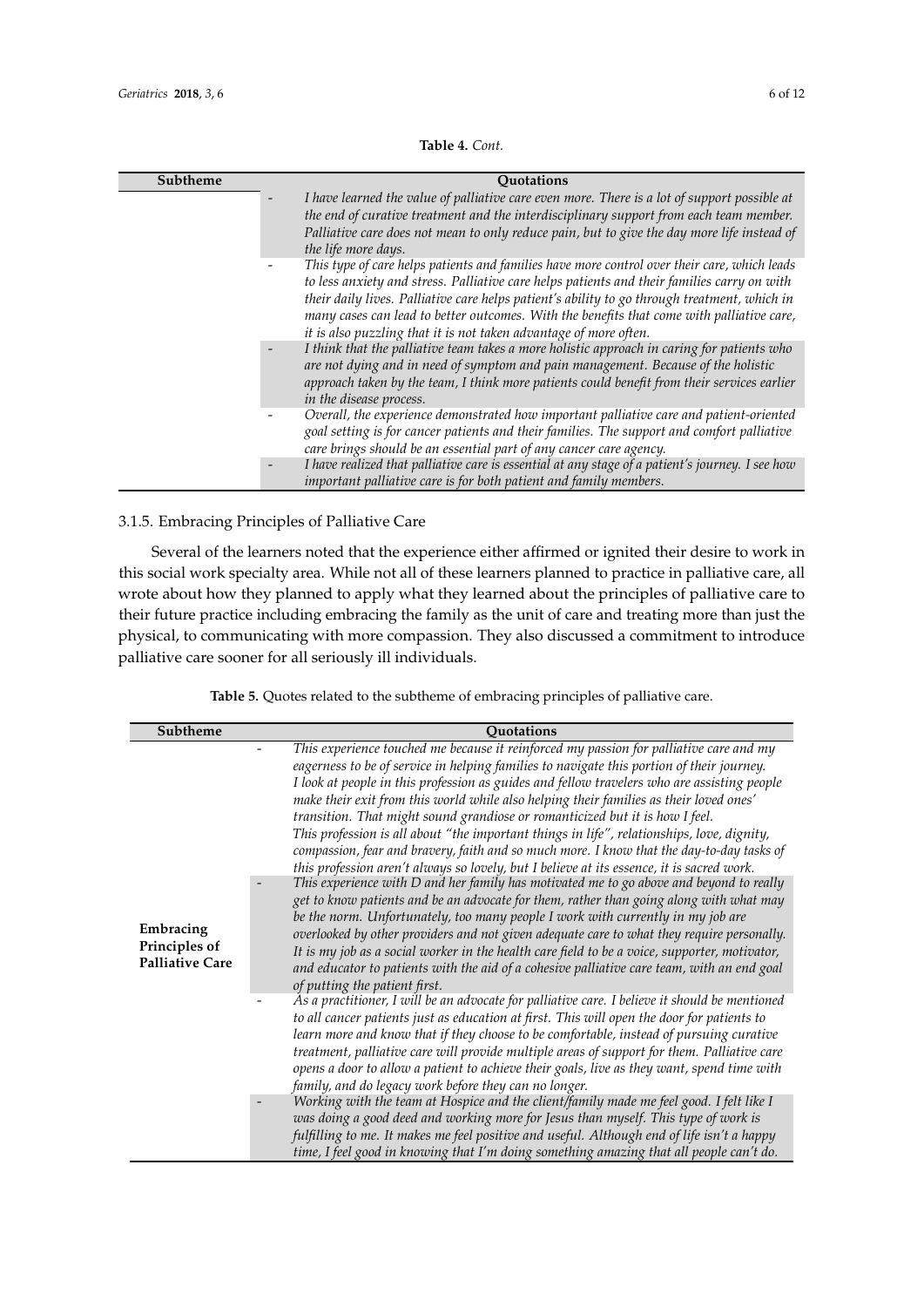| <b>Table 5.</b> Cont. |  |
|-----------------------|--|
|-----------------------|--|

| Subtheme | <b>Ouotations</b>                                                                           |
|----------|---------------------------------------------------------------------------------------------|
|          | This experience impacted the way that I approached all patient interactions that followed   |
|          | it in a positive way and I have gained more confidence in communication with patients.      |
|          | I am able to express appropriate emotions without feeling exposed, wrong, or out of line.   |
|          | In my future practice, I will take into consideration the state of the patient and their    |
|          | personal team's understanding and processing of what is going on.                           |
|          | I think working with cancer patients and their families is very humbling and has taught     |
|          | me a great deal of compassion. I am now softer when it comes to approaching those who       |
|          | are sick and the family members as well. I have learned [from Mrs. B's husband of           |
|          | 50 years] the true meaning of being there for someone and actually showing it.              |
|          | This reaffirmed my desire to be an oncology social worker. I do not have a fear of death or |
|          | dealing with dying people. I feel that the elderly have so much to offer and I enjoy        |
|          | listening to their life stories.                                                            |

## 3.1.6. Centrality of Communication

During their clinical experience, learners observed important communication skills including: use of open-ended questions; accepting silence; immediacy of team communication; developing rapport; intra and extra team communication; team rounds; importance of family meetings with the team; and orchestrating difficult conversations. In many cases, learners also noted communication problems such as the team not meeting together with the patient, the lack of communication between physicians and other team members, delayed communication and information sharing with the patient and family, and poor communication with other teams or providers (besides the palliative or hospice team) caring for the patient.

| Subtheme                    | <b>Ouotations</b>                                                                                                                                                                                                                                                                                                                                                                                                                                                                                                                                                                                                                                                                                               |  |
|-----------------------------|-----------------------------------------------------------------------------------------------------------------------------------------------------------------------------------------------------------------------------------------------------------------------------------------------------------------------------------------------------------------------------------------------------------------------------------------------------------------------------------------------------------------------------------------------------------------------------------------------------------------------------------------------------------------------------------------------------------------|--|
| Centrality of Communication |                                                                                                                                                                                                                                                                                                                                                                                                                                                                                                                                                                                                                                                                                                                 |  |
| Good<br>Communication       | I personally learned  the worth of open-ended questions.<br>I also realized how helpful it could be to accept the silence of the patient and wait until the<br>point she was ready to open up.<br>I have learned the importance of developing rapport with patients and their loved ones.<br>The hospice team has an amazing communication process.<br>Communication, as in many cases, was a key factor in this case.<br>The oncology team provides quality care in that they do attempt to maintain<br>communication with one another.<br>I learned how family sessions are conducted, what influences the decision for palliative<br>care, and the importance of communication in an interdisciplinary team. |  |
| Poor<br>Communication       | The interdisciplinary team may have learned more about the patient and her family if<br>everyone discussed what they observed and did for Mrs. B.<br>I believe that we could have better served T and his family if the doctors sat in rounds<br>$\overline{\phantom{a}}$<br>with us.<br>The communication among everyone could have been improved because Mr. S needed his<br>transplant very soon and he and his family still didn't know the process of the transplant.<br>I felt that it would benefit the patient if she and her husband could address several of their<br>concerns/needs at once rather than talking with different team members at separate times.                                       |  |

**Table 6.** Quotes related to the subtheme of the centrality of communication.

## 3.1.7. Importance of Social Support

The presence or lack of adequate social support was often noted as an important consideration when working with seriously ill and dying patients. Having greater social support from family, friends and the team was viewed as critical to improving the patient's quality of life. Patients without social support were seen as having more need of social work services as a means of providing adequate support.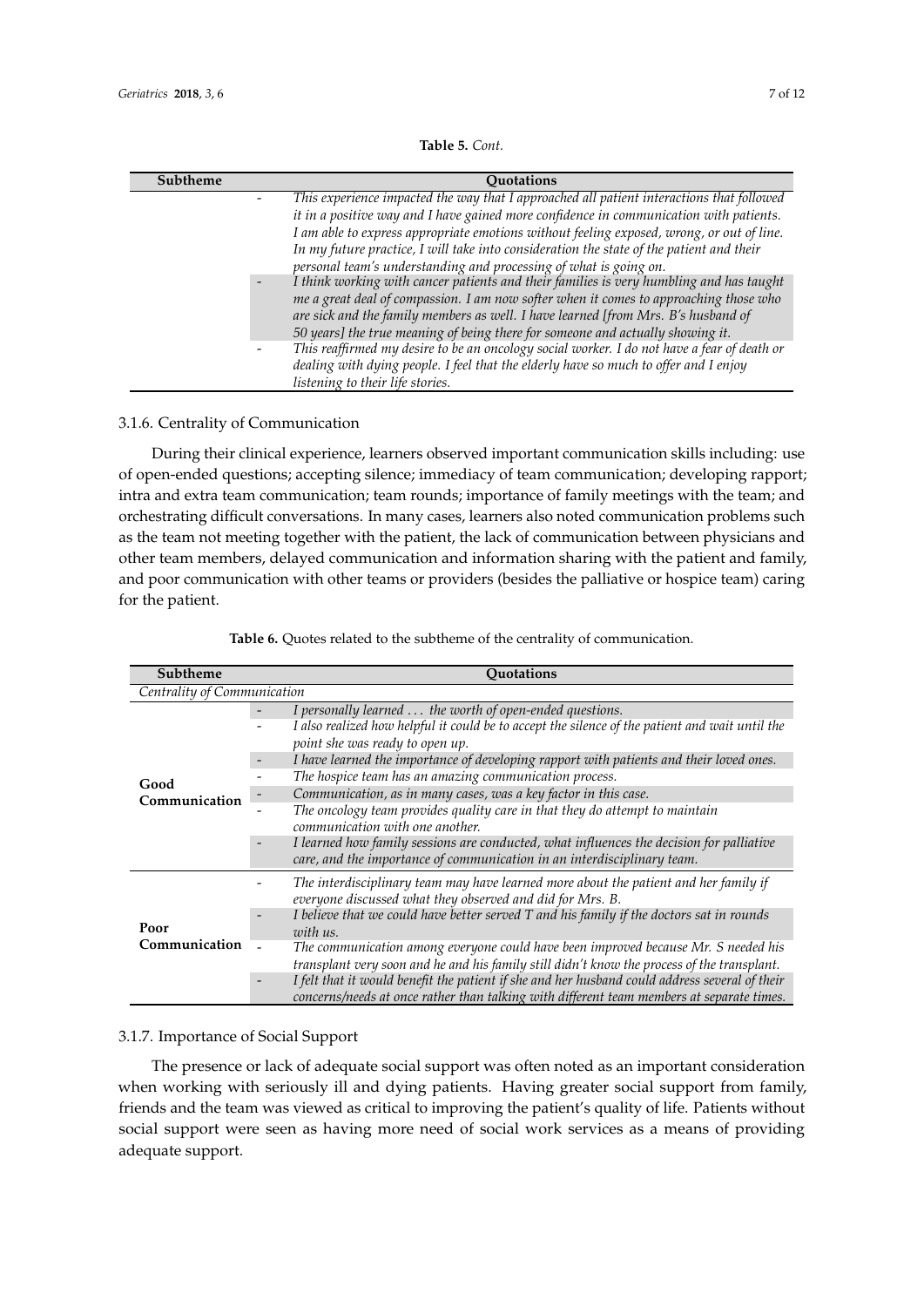| Subtheme                               | <b>Ouotations</b>                                                                                                                                                                                                                                                                                                                                                                                                                                                                                                                                                                                                                                                                                                                                                                                                                                       |
|----------------------------------------|---------------------------------------------------------------------------------------------------------------------------------------------------------------------------------------------------------------------------------------------------------------------------------------------------------------------------------------------------------------------------------------------------------------------------------------------------------------------------------------------------------------------------------------------------------------------------------------------------------------------------------------------------------------------------------------------------------------------------------------------------------------------------------------------------------------------------------------------------------|
| Importance of<br><b>Social Support</b> | As a future healthcare provider, I must acknowledge that not all people will have the same<br>support system as Mr. J. I must always remember that I need to work especially hard to<br>address the social support needs of the patient and family.<br>This experience impacted my future practice as a healthcare provider by showing me it<br>takes a village when trying to improve the patient's quality of life.<br>I have learned that it is important to talk to the patient's family in order to discover the<br>support of the patient.<br>Her support system consisted solely of her husband. This patient needs an expanded<br>$\overline{\phantom{a}}$<br>positive support system.<br>The individuals without family need more from a social worker and that is an area where<br>we need to constantly improve our skills and competencies. |
|                                        | When Mr. S reported there weren't many support people I was very sympathetic towards<br>$\overline{\phantom{a}}$<br>him because I couldn't imagine not having anyone to help me through this process.                                                                                                                                                                                                                                                                                                                                                                                                                                                                                                                                                                                                                                                   |

**Table 7.** Quotes related to the subtheme of importance of social support.

# 3.1.8. The Family as the Unit of Care

Learners were able to observe and put into practice the core social work value of considering the person in their environment, in that the palliative team focuses on the family and not just the cancer patient as the unit of care. This was reinforced repeatedly in the observations.

| Table 8. Quotes related to the subtheme of appreciation of family as the unit of care. |  |  |
|----------------------------------------------------------------------------------------|--|--|
|----------------------------------------------------------------------------------------|--|--|

| Subtheme            | <b>Ouotations</b>                                                                                  |
|---------------------|----------------------------------------------------------------------------------------------------|
|                     | Palliative care does not just improve the care of the patient; it improves the care of the family. |
|                     | As a student social worker, working with the W family was meaningful for me because it gave        |
|                     | me an insight on the family functioning side of cancer. When a person has cancer, it not only      |
|                     | affects them but also their loved one and I was able to see how it affects a husband who is also   |
|                     | a caretaker to his wife. Professionally, I was able to assess how stress and depression can occur  |
|                     | in both the person with and without cancer and how as a caretaker it can be just as high as        |
|                     | their loved one who is ill. Mr. W is suffering right along with his wife and it is evident         |
|                     | because he also asks to speak with my supervisor for supportive counseling. He states that he      |
|                     | likes speaking with my supervisor because she has been able to be a support to him and his         |
| Family as the       | wife since the beginning of her cancer journey.                                                    |
| <b>Unit of Care</b> | The team did well to involve all members of the team, rather than solely relying on the doctor     |
|                     | to be the deciding factor in D's treatment. All members took time to discuss her case with each    |
|                     | other and the family to determine the next steps and how it affected the family.                   |
|                     | Working in social work with the end of life population, I have found that palliative care is an    |
|                     | essential tool and resource that the entire family dynamic can benefit from. The family was a      |
|                     | perfect candidate for palliative care, coming to the conclusion of palliative care they seemed     |
|                     | relieved with the decision they made. I fully believe being able to provide peace of mind to       |
|                     | families who are heartbroken and trying to balance the emotional and the rational side of          |
|                     | making end of life decisions is humbling and beneficial to the families.                           |
|                     | I feel that effective palliative care can be a gift to both the patient and the family.            |

## *3.2. Personal Impact*

What follows are summaries of the findings related to each of the subthemes within the personal impact theme. Following each summary are tables reflecting exemplary quotes for each of the subthemes.

## 3.2.1. Countertransference

Countertransference is generally understood in social work to be the therapist's emotional entanglement with a client. Many learners wrote about the personal challenges they faced in working with palliative care patients and the intensity of their feelings towards patients and family members. They recognized that countertransference was an important issue and shared several examples of this occurring in practice.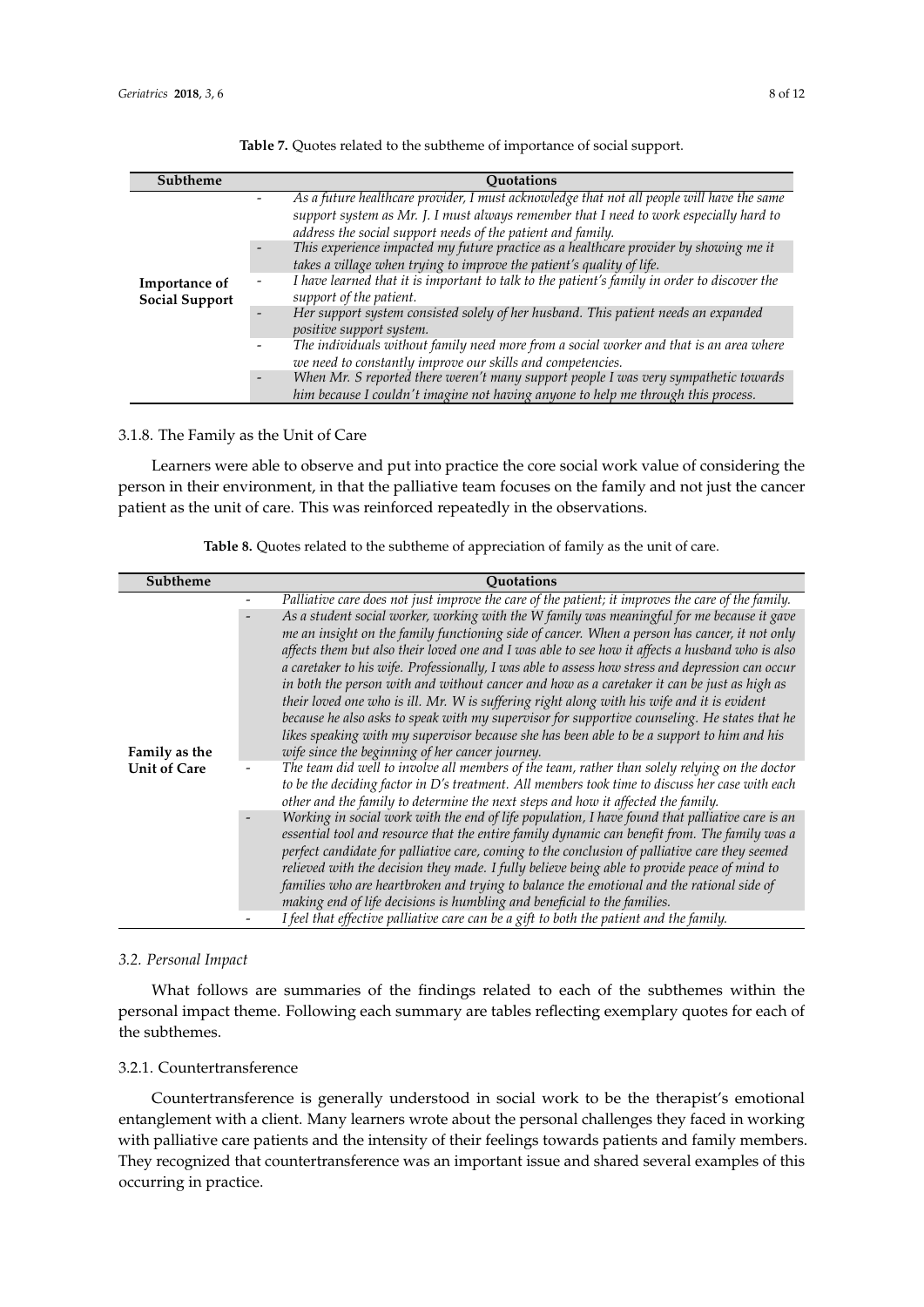| Subtheme            | <b>Ouotations</b>                                                                                                                                                                                                                                                                                                                                                                                                                                                                                                                                                                                                                                                                                                                                                                                                                                                                                                                                                                                                                                                                                                                                                                                                                                                                   |  |  |
|---------------------|-------------------------------------------------------------------------------------------------------------------------------------------------------------------------------------------------------------------------------------------------------------------------------------------------------------------------------------------------------------------------------------------------------------------------------------------------------------------------------------------------------------------------------------------------------------------------------------------------------------------------------------------------------------------------------------------------------------------------------------------------------------------------------------------------------------------------------------------------------------------------------------------------------------------------------------------------------------------------------------------------------------------------------------------------------------------------------------------------------------------------------------------------------------------------------------------------------------------------------------------------------------------------------------|--|--|
| Countertransference | I have had several family members who have fought cancer, both successfully and<br>unsuccessfully. Through this experience, I have observed several of the needs and<br>forms of care that cancer patients require that I have not considered when<br>attending to my own family members. It was hard not to picture my family when<br>looking at this vulnerable patient.<br>Several times throughout this process, I thought back to my father's own<br>diagnosis and treatments and the way he was treated by his doctors and nurses.<br>Although his prognosis is not considered end of life, it gives me hope and<br>assurance that that type of care would be available if necessary.<br>This moment brought back memories from the experience that I had when my<br>aunt had cancer. One second, we were getting a call telling us she was no longer<br>in remission, to a second call telling us she had weeks, to a third call telling us<br>she had days. In my supervisor's office, many emotions overcame me and I felt<br>that because I had gone through something similar, I could understand her<br>confusion and fear. I had not previously been aware of this patient or his<br>diagnosis. In this moment, I realized that it is normal to feel emotion and to be |  |  |
|                     | touched by patient experiences that do not directly affect me.                                                                                                                                                                                                                                                                                                                                                                                                                                                                                                                                                                                                                                                                                                                                                                                                                                                                                                                                                                                                                                                                                                                                                                                                                      |  |  |

**Table 9.** Quotes related to the subtheme of countertransference.

# 3.2.2. Emotional Reactions

The clinical experience generated a variety of emotional reactions. Learners described their reactions in a variety of ways including being touched, being overcome by emotions, feeling sad and heartbroken, being truly moved, being inspired, expressing feelings of fright and feeling good and fulfilled. Several commented that this was the first time they had experienced such strong emotion or observed such touching interactions between patients and their families or team members.

| Table 10. Quotes related to the subtheme of emotional reactions. |  |  |  |
|------------------------------------------------------------------|--|--|--|
|------------------------------------------------------------------|--|--|--|

| Subtheme                      | Quotations                                                                                                                                                                                                                                                                                                                                                                                                                                                                                                                                               |
|-------------------------------|----------------------------------------------------------------------------------------------------------------------------------------------------------------------------------------------------------------------------------------------------------------------------------------------------------------------------------------------------------------------------------------------------------------------------------------------------------------------------------------------------------------------------------------------------------|
|                               | I was personally touched by the way the patient was dealing with the situation.                                                                                                                                                                                                                                                                                                                                                                                                                                                                          |
|                               | For me, this case was very sad. It was my first case where I was able to meet a patient and<br>follow them until their passing.                                                                                                                                                                                                                                                                                                                                                                                                                          |
|                               | It was touching to see how life crises can bring families and especially couples even closer.                                                                                                                                                                                                                                                                                                                                                                                                                                                            |
|                               | The experience of meeting Ms. F. was very touching to me because it allowed me a look<br>into her world.                                                                                                                                                                                                                                                                                                                                                                                                                                                 |
|                               | Some points during my rotation were absolutely heartbreaking, but for the most part it<br>was an incredibly rich experience.                                                                                                                                                                                                                                                                                                                                                                                                                             |
| Emotional<br><b>Reactions</b> | I was inspired by the love and caring support of Mr. J. and his future caregivers. It seems<br>all anyone ever hears about is the lack of caring and compassion of families, of how we<br>just drop our so-called loved ones in nursing homes or other care facilities and leave them<br>to fend for themselves; I did not witness this. I always find it difficult to see the swiftness<br>in which one's health can turn, but today I was rewarded with the opportunity to see how<br>a family takes compassionate action to care for their loved one. |
|                               | The situation for me personally is frightening.                                                                                                                                                                                                                                                                                                                                                                                                                                                                                                          |
|                               | It touched my heart to see so many patients trying.                                                                                                                                                                                                                                                                                                                                                                                                                                                                                                      |
|                               | I was personally touched by the dedication of the caregiver.                                                                                                                                                                                                                                                                                                                                                                                                                                                                                             |
|                               | It made me really sad                                                                                                                                                                                                                                                                                                                                                                                                                                                                                                                                    |
|                               | I was rewarded with the opportunity to see how a family takes compassionate action to<br>care for their loved one.                                                                                                                                                                                                                                                                                                                                                                                                                                       |
|                               | I think working with cancer families is very humbling and it has taught me a great deal of<br>compassion.                                                                                                                                                                                                                                                                                                                                                                                                                                                |
|                               | Seeing S stay strong for her family and willing to fight her cancer as long as possible in<br>whatever way necessary, made me feel stronger.                                                                                                                                                                                                                                                                                                                                                                                                             |
|                               | There were also a few heartbreaking things that happened that I could not believe.                                                                                                                                                                                                                                                                                                                                                                                                                                                                       |
|                               | I was impressed with the strengths of the patient and family.                                                                                                                                                                                                                                                                                                                                                                                                                                                                                            |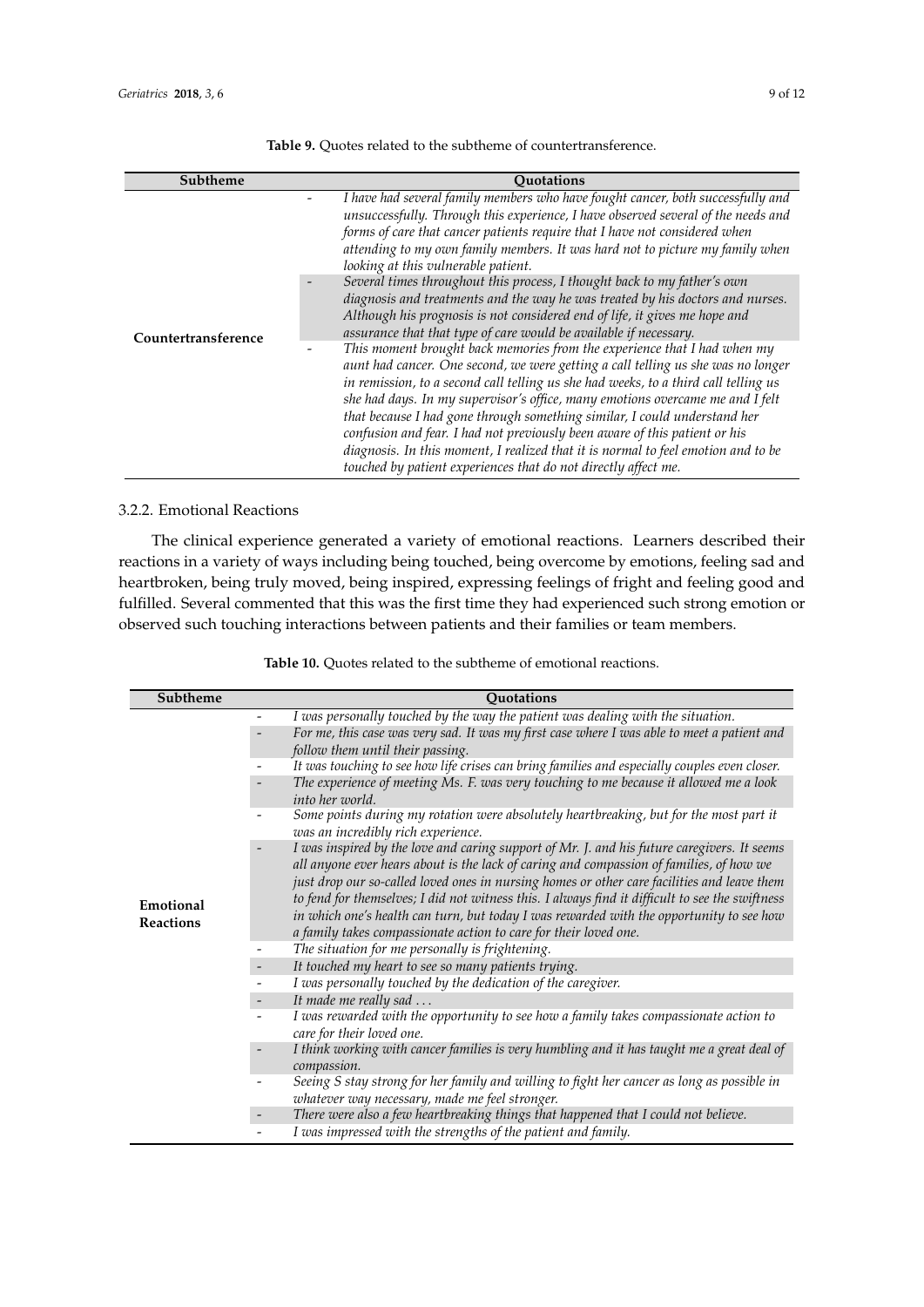### 3.2.3. Conflict between Learner Values and Patient/Family Values

Social work learners and practitioners frequently encounter situations where personal values conflict with those of a client or family. This experience was no exception and provided an important opportunity for self-reflection and awareness.

**Table 11.** Quotes related to the subtheme of conflict between personal and patient/family values.

<span id="page-9-0"></span>

| Subtheme                                                                   | <b>Ouotations</b>                                                                                                                                                                                                                                                                                                                                                                                                                                                                                                                                                                                                                                                                                                                                                                                                                                                                                                                                                                        |
|----------------------------------------------------------------------------|------------------------------------------------------------------------------------------------------------------------------------------------------------------------------------------------------------------------------------------------------------------------------------------------------------------------------------------------------------------------------------------------------------------------------------------------------------------------------------------------------------------------------------------------------------------------------------------------------------------------------------------------------------------------------------------------------------------------------------------------------------------------------------------------------------------------------------------------------------------------------------------------------------------------------------------------------------------------------------------|
|                                                                            | Overall, this experience provided me with great insight about difficult cases and the<br>personal issues that can arise in myself from working in palliative care.                                                                                                                                                                                                                                                                                                                                                                                                                                                                                                                                                                                                                                                                                                                                                                                                                       |
|                                                                            | I had hoped [he] would allow his grandchildren to see him and felt it was selfish of him to<br>not allow that. Upon reflection, I considered that he might have thought it was selfish of<br>him to want to see them bearing in mind his condition. This act of reflection reminded me<br>of my biases and that it was good to keep them from interfering with my work.                                                                                                                                                                                                                                                                                                                                                                                                                                                                                                                                                                                                                  |
| <b>Conflict Between</b><br>Personal and<br>Patient/Family<br><b>Values</b> | It was a little difficult for me to talk about religion with $T$ because I do not share the same<br>faith as him and I didn't want to offend or upset him by saying so. I feel comfortable<br>telling people that I'm a Hindu, but I have learned from the past that very religious<br>Christians usually feel a duty to teach me about Jesus. When T would talk about God and<br>Jesus, I politely agreed and affirmed his feelings about the matter. However, I did not<br>engage in that topic too much because I was afraid of offending him. The chaplain had<br>been contacted to see T and his family, but he liked to share his religious views with all the<br>medical and hospital staff that saw him. It did not offend me at all, but I was just worried<br>that I would offend him. Perhaps this is something that I need to explore much deeper<br>because I'm sure it will arise again, especially if I work with people in a palliative care or<br>hospice care setting. |

## **4. Discussion**

In this study, we evaluated the professional and personal impact of an oncology palliative care experience with older adults on social work learners via evaluation of their reflective writings. Most learners reported a positive oncology palliative care experience and a number identified growth in their understanding and appreciation of the critical skills demonstrated by members of the interdisciplinary team including the team social worker. It is important to note that learners had varying experience with and exposure to palliative care before placement, so preexisting perceptions of palliative care may have been enhanced, rather than developed solely from this experience. Also, only students with an interest in oncology/palliative care or geriatrics were enrolled in the curriculum, which may have also biased the primarily positive experiences.

Results were consistent with findings and recommendations by leaders in the field, including Reith and Payne [\[4\]](#page-11-0) and Supiano and Berry [\[15\]](#page-11-8) that experiential learning environments and opportunities for reflection help to develop skills necessary for social work learners to effectively participate on interprofessional teams These learner reflections also highlighted how social work competencies identified by Gwyther et al. [\[2\]](#page-10-1) including assessment, interdisciplinary teamwork, and practice values such as sensitivity, examination of one's own values about death, and willingness to work with others to provide care are developed and strengthened as a result of participating in an interprofessional curriculum.

As with other studies of interprofessional curricula, our study demonstrates that interprofessional, experiential learning can lead to increased growth in both the professional and personal lives of learners [\[15,](#page-11-8)[16,](#page-11-11)[20](#page-11-10)[–22\]](#page-11-12). This type of experience can better prepare social work learners for the real-world scenarios they will face after graduation and begin building skills necessary for working with an interdisciplinary team. Better preparation would include more interprofessional experiences, participating in experiential learning activities, having mentors whom are experienced in palliative care and having facilitators who are well-versed in interprofessional teaching instead of historically didactic training. These types of preparation can create a larger toolbox of strategies and approaches from which social workers can draw as they work with patients and families.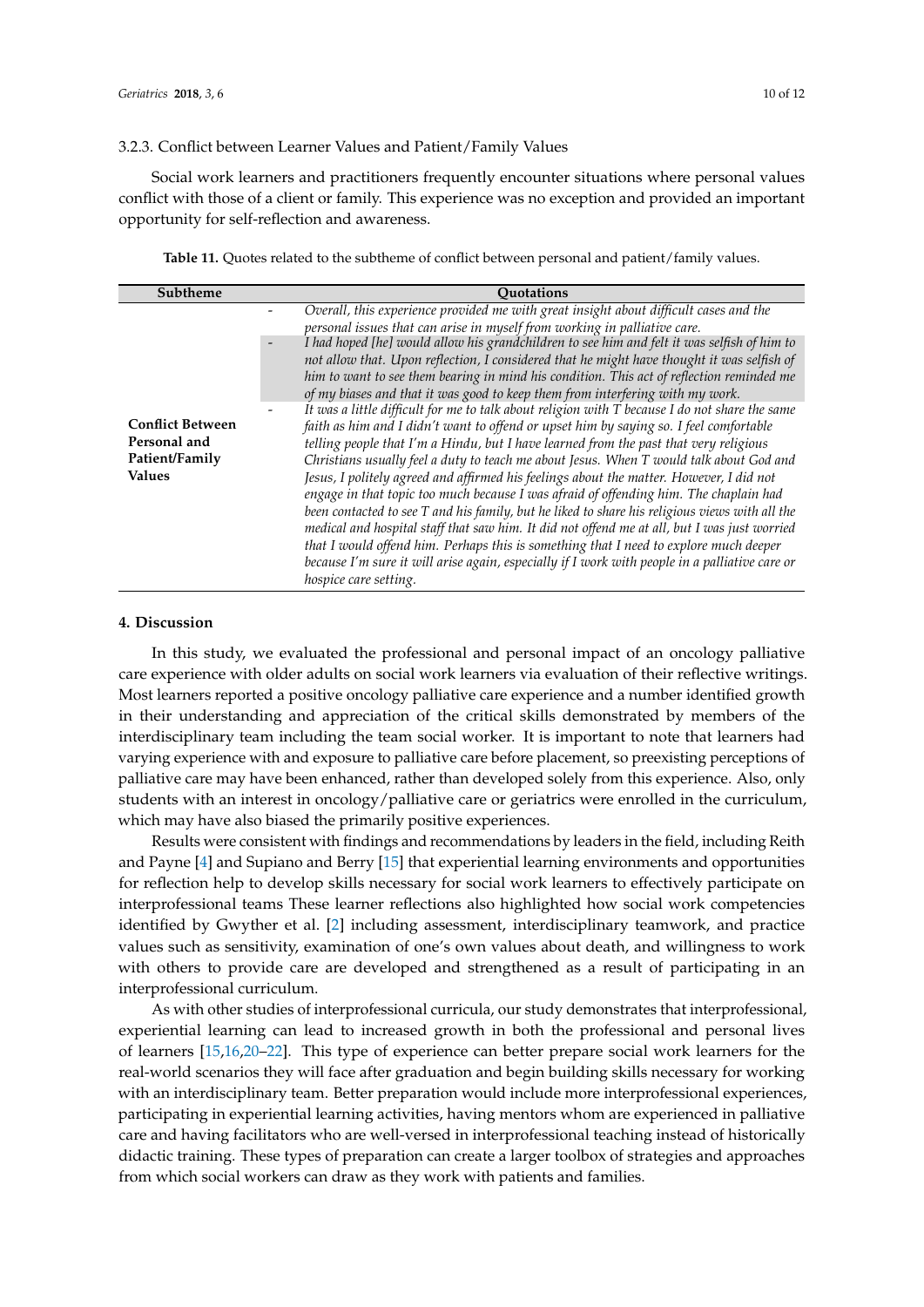The strengths of this study include the trustworthiness established by independent review of reflective writings by each team member, consensus on themes and subthemes and documentation of a clear audit trail. Limitations within this study merit discussion and consideration when interpreting findings. We were not able to use prolonged engagement with our study participants as the data were drawn from a reflective writing assignment and learners were de-identified. Triangulation of multiple sources of data was also not possible. Our sample was somewhat small and limited to students from one school of social work, though we did analyze to data saturation. Clinical experiences occurred in palliative care settings in one metropolitan area. Respondent and researcher bias (discussed in the earlier section on trustworthiness) were also potential threats to the validity of our findings.

# *Implications for Psychosocial Education and Practice*

As social work learners will, at some point in their careers, interface at some level with clients or family members facing a serious illness and work with interprofessional teams, it is imperative that learners are exposed to palliative care principles and given the opportunity to develop and apply practice skills in this area. Implications from this study for psychosocial education and practice include:

- Learners—when exposed to palliative care principles and experiential learning opportunities in this field—express commitment to applying these principles in their future practice, regardless of their area of specialty. Programs such as iCOPE should be replicated and expanded in order to further the skills of social work learners.
- Providing opportunities for social work learners to observe and interact with interprofessional teams solidifies the importance of both individual and team effort on an interprofessional team for the learner.
- Clinical experiences such as these offer the opportunity for learners to observe seasoned social workers in real time, real-world environments. Learners can then identify positive and effective means of communication surrounding difficult topics that appear to be informal and conversational yet gather critical information to complete an assessment. Having experienced palliative care social workers as role models can improve learners' communication skills and increase the comfort level and ease of social workers in training.

# **5. Conclusions**

This study supports the inclusion of experiential, interprofessional geriatric, oncology and palliative care curricula within social work programs to better prepare social work learners for their futures in practice environments. These environments are increasingly requiring interdisciplinary teamwork and the ability to face death and dying while supporting clients and families.

**Supplementary Materials:** The following are available online at [www.mdpi.com/2308-3417/3/1/6/s1,](www.mdpi.com/2308-3417/3/1/6/s1) critical reflective writing experience assignment description.

**Acknowledgments:** Funding to develop the iCOPE Curriculum was provided through a grant from the National Cancer Institute (1R25CA148005). As an invited paper, the costs of publishing in open access were waived.

**Author Contributions:** B.H. and T.J.S.: research design, implementation, and analysis of data. All authors: data access, analysis, and integrity. A.A.M.: preparation of the manuscript. All authors: contribution to and critical revision of the manuscript for important intellectual content.

**Conflicts of Interest:** The authors declare no conflict of interest.

# **References**

- <span id="page-10-0"></span>1. Bosma, H.; Johnston, M.; Cadell, S.; Wainwright, W.; Abernethy, N.; Feron, A.; Kelley, M.L.; Nelson, F. Creating social work competencies for practice in hospice palliative care. *Palliat. Med.* **2010**, *24*, 79–87. [\[CrossRef\]](http://dx.doi.org/10.1177/0269216309346596) [\[PubMed\]](http://www.ncbi.nlm.nih.gov/pubmed/19843621)
- <span id="page-10-1"></span>2. Gwyther, L.P.; Altilio, T.; Blacker, S.; Christ, G.; Csikai, E.L.; Hooyman, N.; Kramer, B.; Linton, J.; Raymer, M.; Howe, J. Social work competencies in palliative and end-of-life care. *J. Soc. Work End-of-Life Palliat. Care* **2005**, *1*, 87–120. [\[CrossRef\]](http://dx.doi.org/10.1300/J457v01n01_06) [\[PubMed\]](http://www.ncbi.nlm.nih.gov/pubmed/17387058)